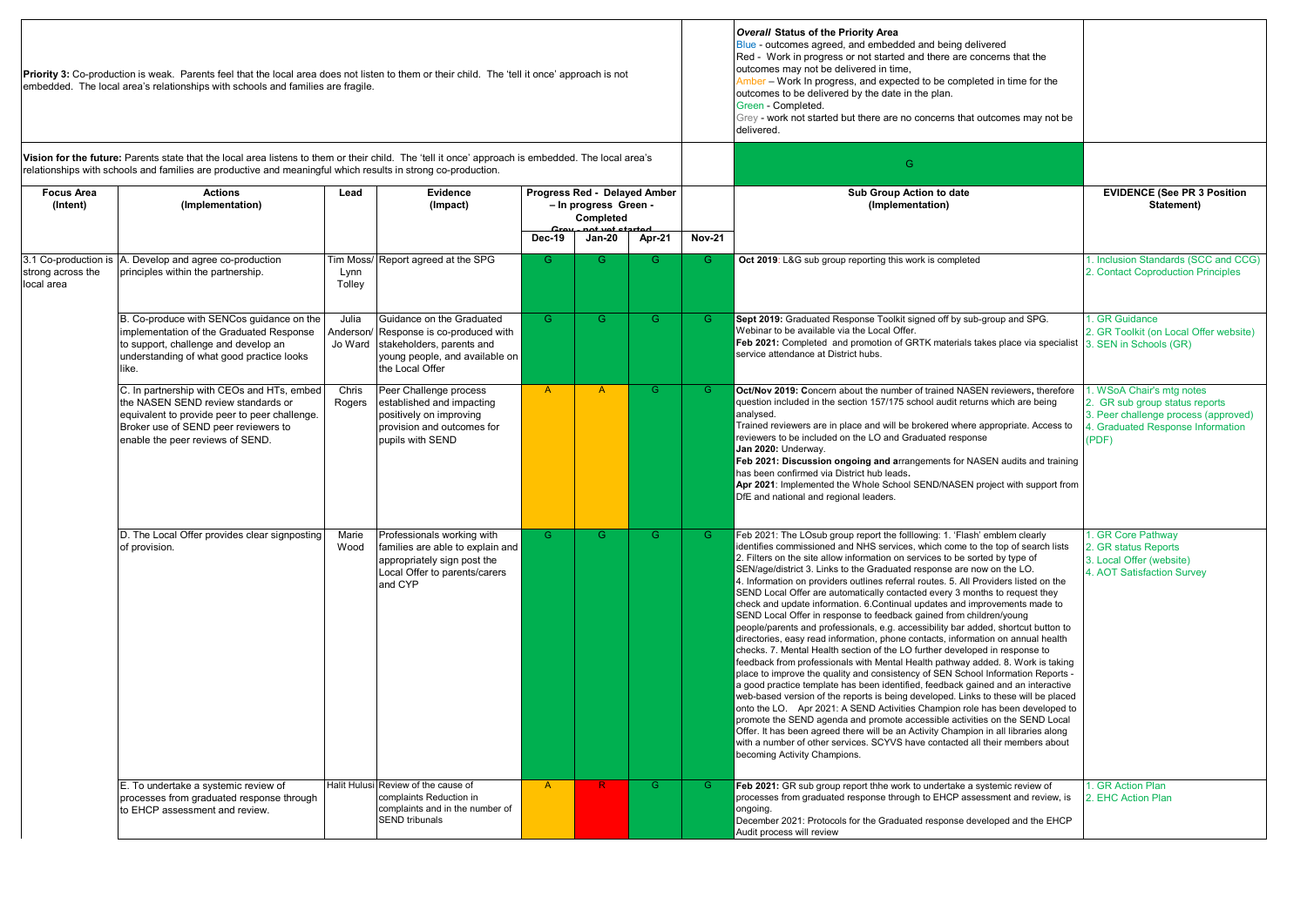|                                                                                                                                                       | F. Through a TAC principle all stakeholders<br>engaged in the development and review of<br>plans including Children in care, which<br>include aspirational outcomes utlising the<br><b>EHCP Portal.</b> | Head od<br>SEND/<br>Dorne<br>Collinson               | Greater parent/carer<br>satisfaction.<br>EHCPs reflect a full description<br>of the CYP SEN and any health<br>and social care needs | $\mathsf{A}$ | $\overline{A}$ | A            | G/A | Apr 2021: EHC Sub group have flagged this as Amber and the following progress<br>has been reported: 1.Quality standards for the assessment pathway have been<br>developed and approved. 2. Positive engagement of partnership with electronic<br>EHCP Hub. 3. Central Panel for the EHCNA has been established with multi<br>agency involvement.                                                                                                                                                                                                                                                    | 1. Quality Standards document<br>2. EHC sub group ToR<br>3. EHC status reports/action plan                                                                                                           |
|-------------------------------------------------------------------------------------------------------------------------------------------------------|---------------------------------------------------------------------------------------------------------------------------------------------------------------------------------------------------------|------------------------------------------------------|-------------------------------------------------------------------------------------------------------------------------------------|--------------|----------------|--------------|-----|-----------------------------------------------------------------------------------------------------------------------------------------------------------------------------------------------------------------------------------------------------------------------------------------------------------------------------------------------------------------------------------------------------------------------------------------------------------------------------------------------------------------------------------------------------------------------------------------------------|------------------------------------------------------------------------------------------------------------------------------------------------------------------------------------------------------|
| 3.2 Parents/ carers<br>and families state<br>that the local area<br>listens to them or<br>their child. The 'tell<br>it once' approach is<br>embedded. | A. Develop a shared outcomes framework to<br>measure the impact of children, young<br>people and families involvement on service<br>delivery.                                                           | Divya<br>Patel                                       | Consultation feedback from<br>parents. Pllot developed<br>through the council of disabled<br>children.                              | $\mathsf{A}$ | $\overline{A}$ | $\mathsf{A}$ |     | July 2019 - The voice of children is now included in the governance process via<br>parent representation at the Leadership and Governance sub-group and the<br>SENDIPG. Further work continues with SENDIASS & Voice Project to engage<br>CYP with SEND. SENDIASS and the Voice project are now a standing agenda item<br>at the SEND IPG.<br>SENDIASS and Voice Project Group are exploring the development of a virtual<br>Youth SEND IPG so CYP can contribute to future SEND developments; including<br>the co-production of SEND systems and processes.                                        | 1. SEND Governance<br>2. L&G ToR<br>3. Engagement Plan<br>4. Voice Project/SENDIASS mtgs<br>(mins)<br>5. Power BI Reports<br>6. SEND Newsletter(s)<br>$\frac{1}{2}$ C <sub>256</sub> A<br>$2024/000$ |
|                                                                                                                                                       | B. The Parents Charter reviewed and<br>available on the Local Offer.                                                                                                                                    | TE                                                   | <b>COMPLE</b> The Parents Charter is<br>available on the Local Offer.                                                               | G            | G              | G            | G.  | Completed. The Parents Charter is available on the Local Offer.                                                                                                                                                                                                                                                                                                                                                                                                                                                                                                                                     | 1. Parents' Charter (on Local Offer<br>website)                                                                                                                                                      |
|                                                                                                                                                       | C. Ensure partners are part of all sub groups.                                                                                                                                                          | E                                                    | <b>COMPLET</b> Sub Group reports                                                                                                    | $\mathsf{A}$ | $\mathsf{A}$   | $\mathsf{G}$ | G.  | Completed/ongoing: Sub groups meeting with Health and Education colleagues.<br>New Parent/Carer forum developed and ensuring we work with the PCF and the<br>questions that need to be asked over a period of time to understand the<br>improvements.                                                                                                                                                                                                                                                                                                                                               | 1. Parent Carer Forum invite letter<br>2. PCF Presentation<br>3. PCF Proposal for Co-production,<br>4. PCF update                                                                                    |
|                                                                                                                                                       | D. Explore how the STP Integrated Care<br>Programme includes SEND in the integrated<br>Care record plan to promote the 'tell it once'<br>approach                                                       | Nicol                                                | Integrated care programme<br>workshop attended to promote<br><b>SEND</b>                                                            | R            | R              | $\mathsf{A}$ | G.  | Oct 2019: L&G sub group reporting that a scoping exercise has started and an<br>update report to be received from Local Authority.<br>Nov 2019: Sub group report that actions are ongoing and that KL to provide an<br>update at the next L&G meeting.<br>Dec 2019: CCG Strategic Commissioning Post has been appointed to. Newly<br>appointed personnel to meet with Local Authority representative to discuss the way<br>forward of completion of the focus area<br>Jan 2020: CCG Strategic Commissioning Post has been appointed, and to meet<br>with LA rep to discuss completion of this area. |                                                                                                                                                                                                      |
|                                                                                                                                                       | E. Ensure Graduated Response provides<br>access to information from different providers<br>and services.                                                                                                | Julia<br>Anderson<br>Jo Ward                         | Children young people and<br>families can clearly articulate the<br>ocal offer                                                      | G            | G              | G.           | G.  | Feb 2021: GR group reporting this is now completed.<br>Apr 2021: The development of a webinar for parents is being explored. This would<br>be focused on: What is the SEND Local Offer and how can it help me?                                                                                                                                                                                                                                                                                                                                                                                      | . Local Offer website<br>2. Priority 6 Position Statement (GR)<br>3. Positive Practice examples (GR)<br>1. Graduated Response Information                                                            |
|                                                                                                                                                       | F. Adopt the terms of reference for the<br>parent/carer groups and establish clear<br>process for co-production of SEND systems<br>and processes.                                                       | <b>Tim Moss</b><br>Lynn<br>Tolley                    | Improved satisfaction rates and<br>reduction in complaints and<br>tribunals                                                         | G            | G.             | G.           | G.  | Completed                                                                                                                                                                                                                                                                                                                                                                                                                                                                                                                                                                                           | 1. PCF resources (toR)<br>2. Inclusion Principles                                                                                                                                                    |
|                                                                                                                                                       | G. Engage with existing C&YP forums to<br>establish clear protocol for how they<br>effectively support the co-oproduction of<br>SEND systems and processes.                                             | Children's<br>Voice<br>(Chaired<br>by Phil<br>Pusey) | Children's Voice Project                                                                                                            | -R.          | R              | $\mathsf{G}$ | G.  | Through SENDIASS and Voice Project explore the development of a virtual Youth<br>SEND Partnership Group so young people can contribute to future SEND<br>developments<br>Oct 2019: L&G group reporting actions that discussions are taking place with<br>existing forums and is due to completed within revised timescale<br>Jan 2020: 1st meeting of the CYP forum (Jan 2020)                                                                                                                                                                                                                      | 1 Children's Voice Project<br>(Newsletters) 2. SEND Surcey<br>(Children & Young people)                                                                                                              |
|                                                                                                                                                       | H. Co-produce protocols for a TAC principle to<br>ensure that all stakeholders are engaged in the<br>development and review of EHC plans through<br>the EHCP portal.                                    | Dorne<br>Halit                                       | EHCPs establish and record<br>Collinson/ the views, interests and<br>aspirations of the CYP and<br>parent/carer.                    | A            | $\mathsf{A}$   | $\mathsf{A}$ | G/A | Nov 2019: EHC sub group report states there is a need to ensure consistency in<br>the application of the agreed protocols for professionals. Social care template on<br>EHC portal needs further development. As Staffordshire is a leading authority in<br>the EHC hub roll out so may have some influence on the template on the portal.<br>May 21: Developed Quality Assurance Standard for both assessment and review<br>pathway. Approved at IP&G in Nov 2020. November 2021- TAC embedded into<br>district operating model to commence July 2022.                                             | 1. EHC sub group status reports<br>2. Priority 4 Position Statement (EHC)<br>3. Inclusion Standards (SCC & CCG)<br>4. PfA Guidance (2021)                                                            |
|                                                                                                                                                       | Stakeholder groups sign up to the protocols All Chairs EHCPs establish and record                                                                                                                       |                                                      | the views, interests and<br>aspirations of the CYP and<br>parent/carer.                                                             | $\mathsf{A}$ | $\overline{A}$ | $\mathsf{A}$ | G.  | EHCP A&P group Chair now agreed, and first formal meeting took place (10th<br>Sept), with full membership in place. Sept 2019: ToR discussed and agreed, rep<br>from CSC agreed but Virtual School and Adult Social Care reps still required.<br>Action Plan being developed (KL) to share at the next meeting.Small task group to<br>meet to co-produce set of QA standards across all areas of EHC process. Agreed<br>to start with 'what good looks like' and produce process map, then identify gaps in<br>process. Nov 2019: See above                                                         | Any other protocols?                                                                                                                                                                                 |